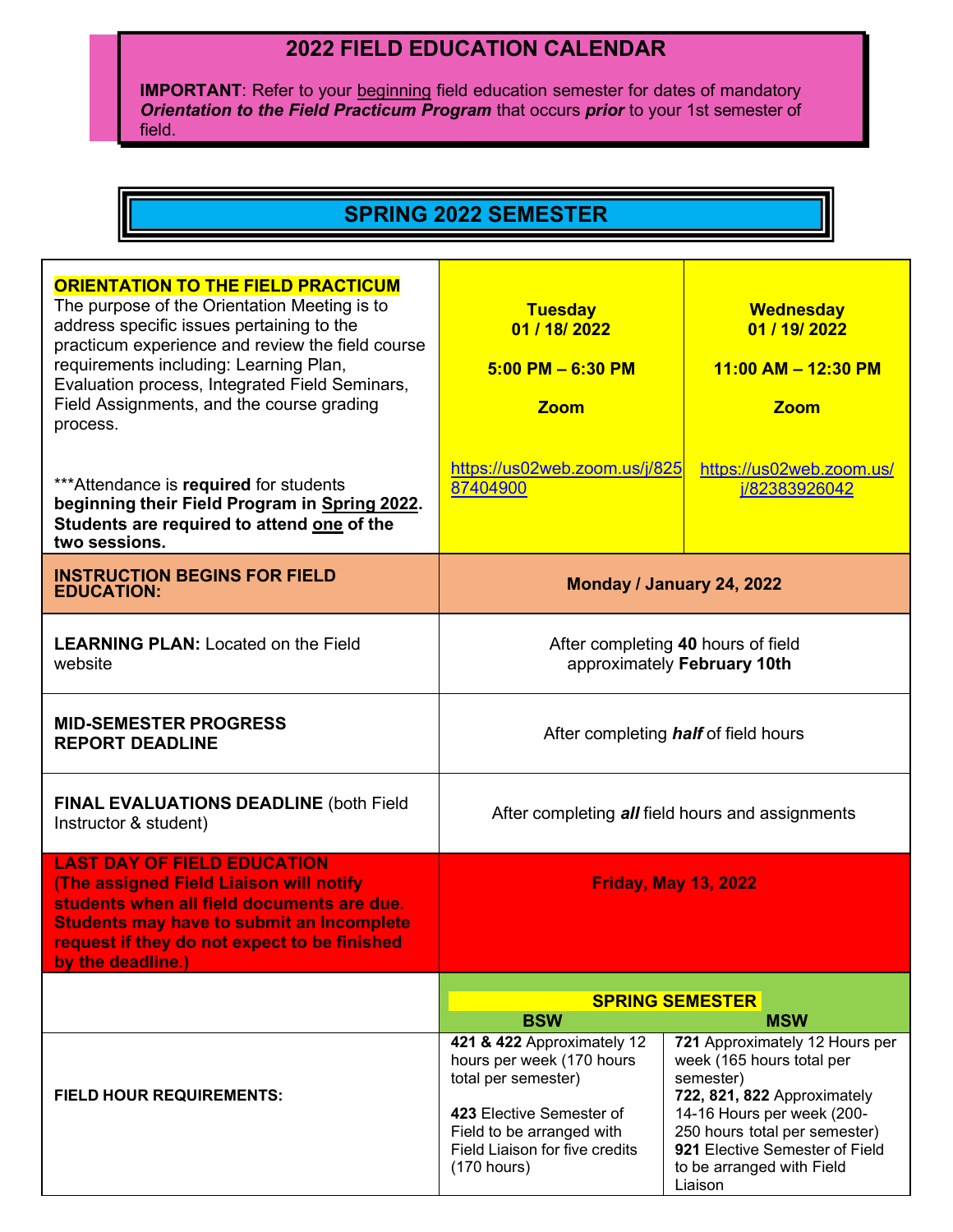## **SUMMER 2022 SEMESTER**

| <b>ORIENTATION TO THE FIELD PRACTICUM</b><br>The purpose of the Orientation Meeting is to<br>address specific issues pertaining to the<br>practicum experience and review the field course<br>requirements including: Learning Plan,<br>Evaluation process, Integrated Field Seminars,<br>Field Assignments, and the course grading<br>process. | <b>Tuesday</b><br>05 / 17 / 2022<br>$5:00$ PM $-6:30$ PM<br><b>Zoom</b><br>https://us02web.zoom<br>.us/j/84674908946                                                                                                    | <b>Wednesday</b><br>05 / 18 / 2022<br>11:00 AM - 12:30 PM<br><b>Zoom</b><br>https://us02we<br>b.zoom.us/j/83<br>457955602                                                                                                       |
|-------------------------------------------------------------------------------------------------------------------------------------------------------------------------------------------------------------------------------------------------------------------------------------------------------------------------------------------------|-------------------------------------------------------------------------------------------------------------------------------------------------------------------------------------------------------------------------|---------------------------------------------------------------------------------------------------------------------------------------------------------------------------------------------------------------------------------|
| *** Attendance is required for students<br>beginning their Field Program in Summer<br>2022.                                                                                                                                                                                                                                                     |                                                                                                                                                                                                                         |                                                                                                                                                                                                                                 |
| <b>INSTRUCTION BEGINS FOR FIELD</b><br><b>EDUCATION:</b>                                                                                                                                                                                                                                                                                        | <b>Tuesday / May 31, 2022</b>                                                                                                                                                                                           |                                                                                                                                                                                                                                 |
| <b>LEARNING PLAN: Located on the Field website</b>                                                                                                                                                                                                                                                                                              | After completing 40 hours of field<br>approximately June 15th                                                                                                                                                           |                                                                                                                                                                                                                                 |
| <b>MID-SEMESTER PROGRESS REPORT</b><br><b>DEADLINE</b>                                                                                                                                                                                                                                                                                          | After completing <b>half</b> of field hours                                                                                                                                                                             |                                                                                                                                                                                                                                 |
| <b>FINAL EVALUATIONS DEADLINE (both Field</b><br>Instructor & student)                                                                                                                                                                                                                                                                          | After completing all field hours and assignments                                                                                                                                                                        |                                                                                                                                                                                                                                 |
| <b>LAST DAY OF FIELD EDUCATION</b><br>(The assigned Field Liaison will notify<br>students when all field documents are due.<br><b>Students may have to submit an Incomplete</b><br>request if they do not expect to be finished by<br>the deadline.)                                                                                            | Friday / August 19, 2022                                                                                                                                                                                                |                                                                                                                                                                                                                                 |
|                                                                                                                                                                                                                                                                                                                                                 | <b>SUMMER SEMESTER</b><br><b>BSW</b><br><b>MSW</b>                                                                                                                                                                      |                                                                                                                                                                                                                                 |
| <b>FIELD HOUR REQUIREMENTS</b>                                                                                                                                                                                                                                                                                                                  | 421 & 422 Approximately 14<br>hours per week (170 hours<br>total per semester)<br>semester)<br>423 Elective Semester of<br>Field to be arranged with<br>Field Director or Field Liaison<br>for five credits (170 hours) | 721 Approximately 14 Hours per<br>week (165 hours total per<br>722, 821, 822 Approximately<br>16-20 Hours per week (200-<br>250 hours total per semester)<br>921 Elective Semester of Fieldto<br>be arranged with Field Liaison |